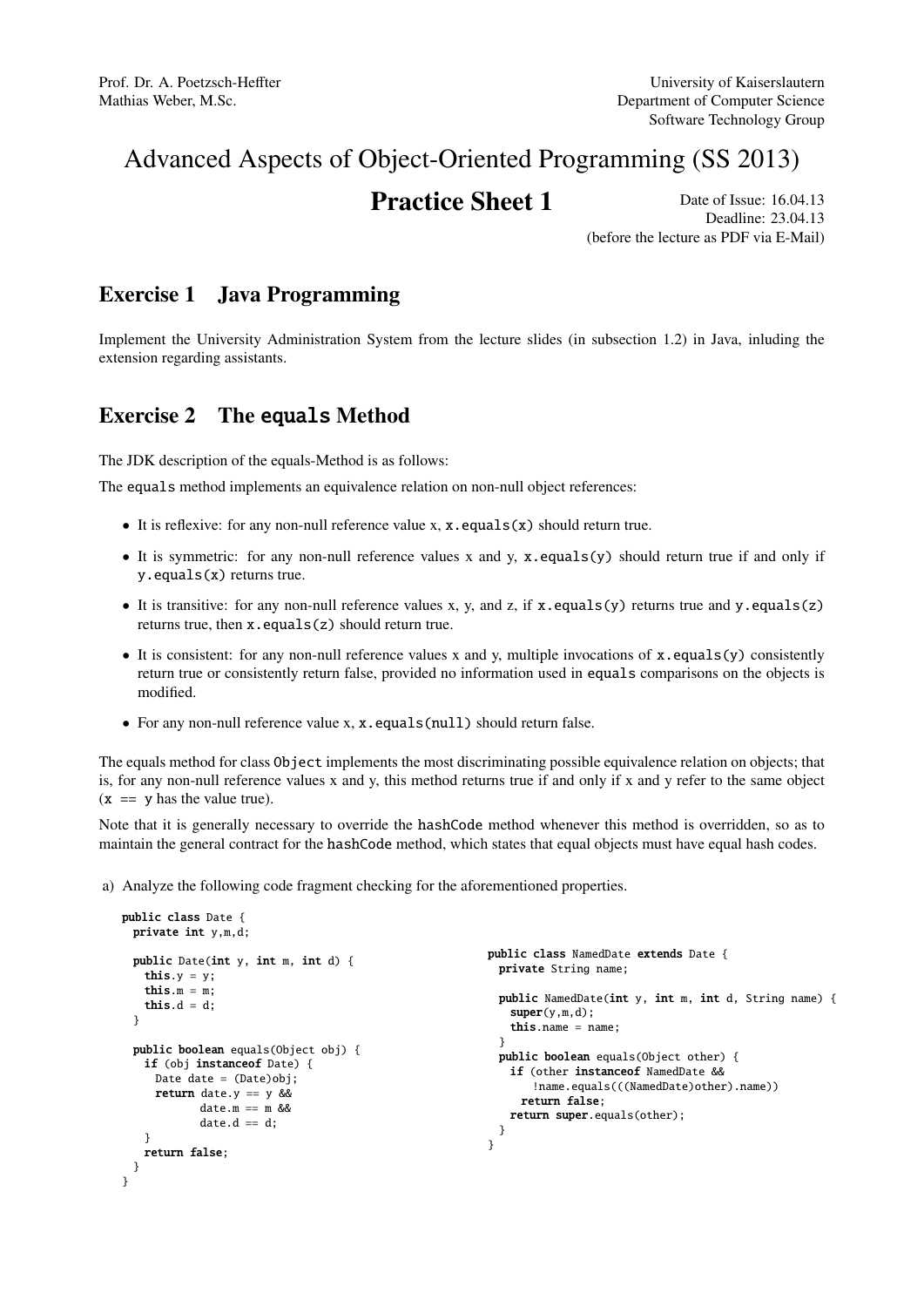b) Consider the following implementation for Date.equals. What are the advantages and disadvantages of this solution?

```
public boolean equals(Object obj) {
 if (getClass() == obj.getClass() {
   Date date = (Date)obj;
   return date.y == y && date.m == m && date.d == d;
 }
 return false;
}
```
c) Use the Java Language Specification (<http://docs.oracle.com/javase/specs/jls/se7/jls7.pdf>) to explain the output of the following program

```
public class IdentityEquality
{
 public static void main(String ... args)
  {
   String a1="A";
   String a2="A";
   String b1=new String("B");
   String b2=new String("B");
   System.out.println("a1==a2:."+(a1==a2));
   System.out.println("b1==b2:."+(b1==b2));
   System.out.println("a1.equals(a2): "+(a1.equals(a2)));
   System.out.println("b1.equals(b2): "+(b1.equals(b2)));
 }
}
```
## Exercise 3 Happy Birthday

In a software project, the classes Person, AgePerson und AgeManager were implemented; their source is given in Figure [1.](#page-2-0)

a) For testing purposes, the following code is used.

```
...
AgeManager ageManager = new AgeManager();
AgePerson agePerson = new AgePerson("Jane","Doe",28);
ageManager.add("02.02.1980",agePerson);
while(true) {
 System.out.println("Is."+agePerson+" managed: "+ageManager.isManaged(agePerson));
 Thread.sleep(5000);
}
...
```
Explain the following output:

```
Is Jane Doe managed: true
Jane Doe: Age updated.
Is Jane Doe managed: false
Jane Doe: Age updated.
Is Jane Doe managed: false
Jane Doe: Age updated.
Jane Doe: Age updated.
Is Jane Doe managed: false
...
```
*Hint: Look into the documentation for* Object.hashCode *and* Map

- b) Give a general programming guideline that helps to avoid theses problems.
- c) Explain why the parameter *birthday* in AgeManager.add has to be *final*.